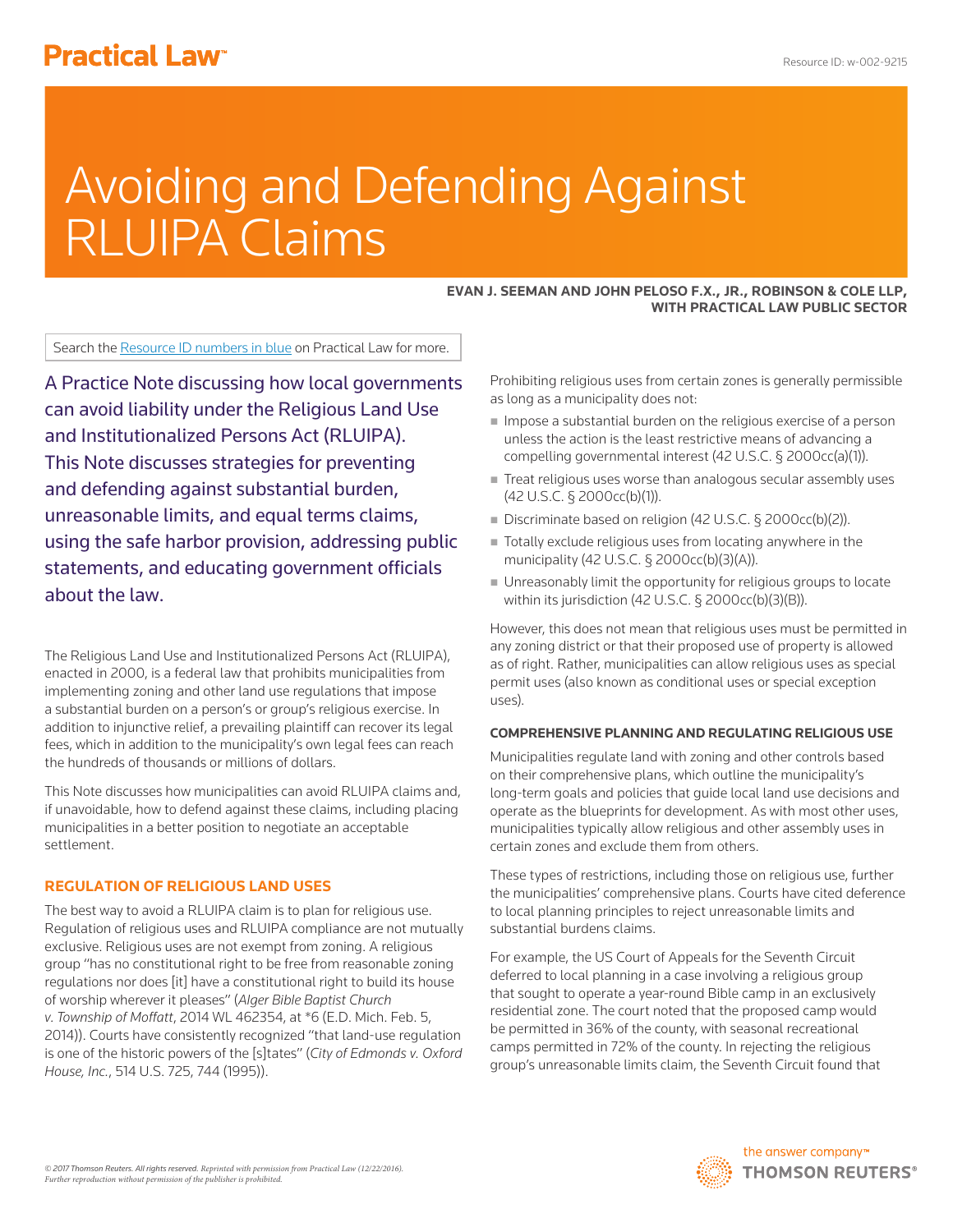prohibiting the Bible camp use on the subject property advanced the comprehensive plan's goal to uphold the rural and rustic nature of the town, including the specific area surrounding a prominent lake in the residential zone. The group also had a reasonable opportunity to locate the camp on other suitable property in the county. (*Eagle Cove Camp & Conference Ctr., Inc. v. Town of Woodboro*, 734 F.3d 673 (7th Cir. 2013).)

### **AVOIDING AND DEFENDING SUBSTANTIAL BURDEN CLAIMS**

The most common RLUIPA claim is where a religious group asserts that government action has substantially burdened its religious exercise. To claim a substantial burden, the applicant must first show one of the following:

- The substantial burden is imposed on a program or activity that receives federal financial assistance.
- The substantial burden affects interstate commerce.
- The government has made an individualized assessment on the proposed religious use by imposing or implementing a land use regulation, which is the most common.

If the religious group can establish that government action substantially burdens its religious exercise, the government can only avoid liability if it can show that its action advanced a compelling governmental interest using the least restrictive means possible. (42 U.S.C. § 2000cc(a).)

Municipalities should understand the needs of the religious group. RLUIPA suits turn on whether an adverse zoning decision truly infringes religious exercise or is only a matter of preference or convenience for the religious group. Courts have repeatedly rejected claims of "financial cost and inconvenience, as well as the frustration of not getting what one wants" as constituting a burden on religion (*Castle Hills First Baptist Church v. City of Castle Hills*, 2004 WL 546792, at \*11 (W.D. Tex. Mar. 17, 2004); see also *Midrash Sephardi, Inc. v. Town of Surfside*, 366 F.3d 1214, 1227 (11th Cir. 2004) (rejecting the argument that having to walk a few blocks farther to a synagogue, even if some congregants were ill, or very young or old, constituted a substantial burden)).

In one case, members of a synagogue claimed that requiring that it locate in a specific zone substantially burdened its religious exercise because its congregants, including those who were ill, very young, or very old, would be required to "walk farther." The court was not persuaded: "While we certainly sympathize with those congregants who endure Floridian heat and humidity to walk to services, the burden of walking a few extra blocks, made greater by Mother Nature's occasional incorrigibility, is not 'substantial' within the meaning of RLUIPA." (*Midrash Sephardi, Inc. v. Town of Surfside*, 366 F.3d 1214, 1227 (11th Cir. 2004).)

#### **CREATE A SURPLUS OF LAND FOR RELIGIOUS USE**

Conducting an annual inventory of all land available for religious use may help to plan for these uses and to avoid or defend against RLUIPA claims. The more land available for religious uses, the better a municipality's chances of defending against substantial burden and unreasonable limits claims. For both types of claims, some courts consider whether there are feasible alternative properties available

for religious use. (*Chabad Lubavitch of Litchfield Cty., Inc. v. Litchfield Historic Dist. Comm'n*, 768 F.3d 183, 195 (2d Cir. 2014).)

A surplus can also help municipalities defeat claims brought under RLUIPA's total exclusion provision, which provides that "[n]o government shall impose or implement a land use regulation that … totally excludes religious assemblies from a jurisdiction" (42 U.S.C. § 2000cc(b)(3)(A)). Claims under this provision are defeated by making some land available for religious use.

The more alternatives there are, the more difficult it is for a religious group to show that an adverse decision has caused it to modify or forego its religious behavior. For example, the US Court of Appeals for the Second Circuit found a substantial burden where a village in New York denied an Orthodox Jewish group's special permit to expand its coeducational day school because of a lack of feasible alternatives. The court credited the testimony of the day school's experts, who testified that the planned location of the school expansion "was the only site that would accommodate the new building." (*Westchester Day Sch. v. Village of Mamaroneck*, 504 F.3d 338, 352-53 (2d Cir. 2007).)

#### **Reevaluating Land Designated for Religious Use**

To help avoid and defend against substantial burden and unreasonable limits claims, a municipality's annual inventory should determine how many lots are:

- Vacant.
- Available for sale.
- Zoned to allow religious use.

If few parcels are available for religious use, municipalities should consider whether amendments to the text of the zoning regulations or to the official zoning map would make more land available for religious use.

Real estate experts and planners can help municipalities better understand the realities of the marketplace and determine whether they should amend their zoning maps to make more land available for religious use. If a municipality chooses to vigorously defend a RLUIPA suit, real estate and planning experts may be able to convince a court that other sites are available for the religious group to use.

However, despite the provision's clarity, some religious groups attempt to use an alleged lack of other sites to attack an adverse zoning decision as substantially burdening their religious exercise when the groups simply prefer a specific site.

#### **PLAN FOR A COMPELLING INTEREST**

According to the US Supreme Court, compelling interests are interests of the "highest order" (*Church of the Lukumi Babalu Aye, Inc. v. City of Hialeah*, 508 U.S. 520, 546 (1993)). Although the legal standard for demonstrating a compelling interest is high, existing case law provides several examples, including:

- Protecting public health and safety objectives (*Wisconsin v. Yoder*, 406 U.S. 205 (1972)).
- Preserving the rural and rustic, single-family residential character of a residential zone (*Eagle Cove Camp & Conference Ctr., Inc. v. Town of Woodboro*, 734 F.3d 673 (7th Cir. 2013)).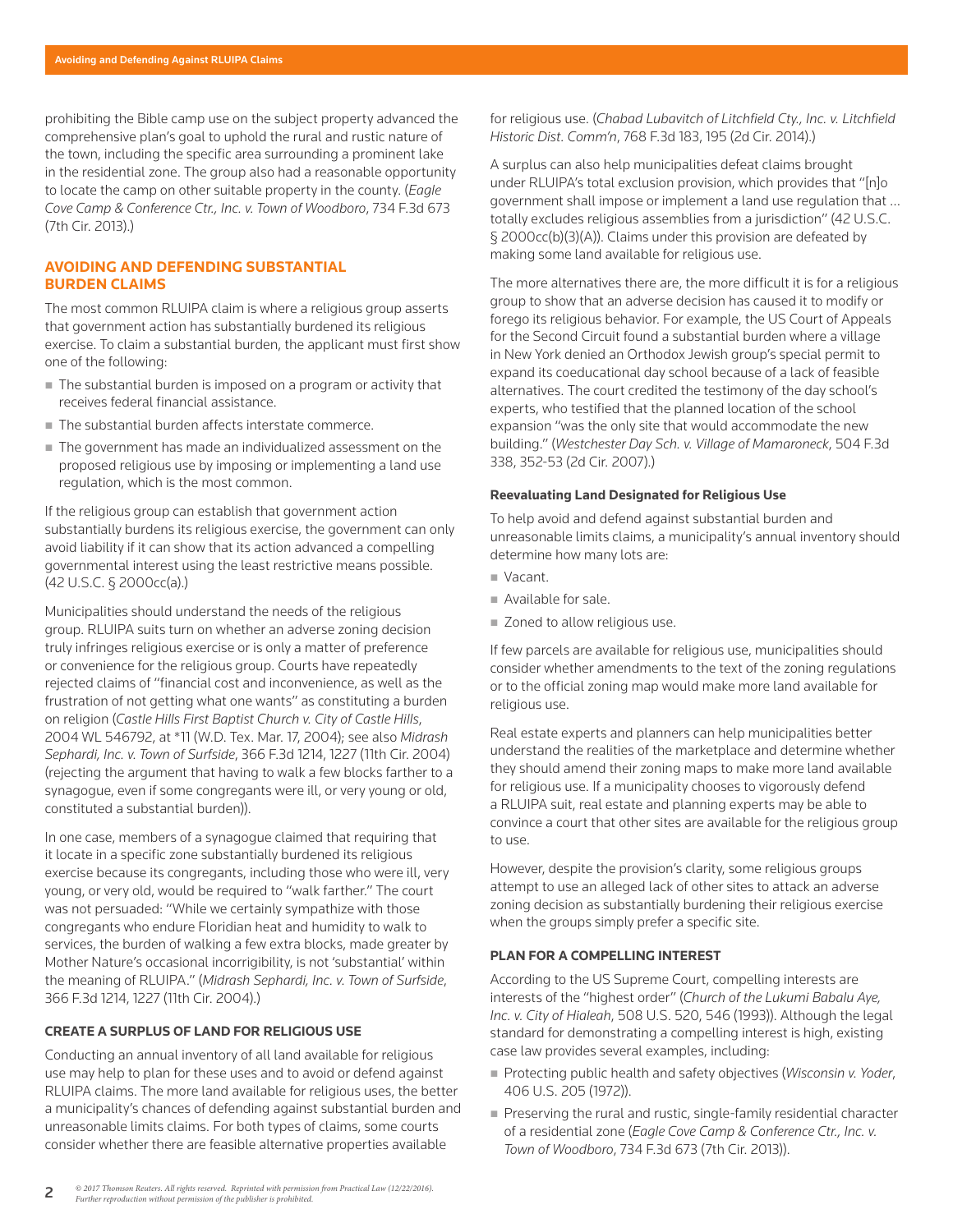- Enforcing zoning regulations to ensure the safety of residential neighborhoods (*Murphy v. Zoning Comm'n of New Milford*, 289 F. Supp. 2d 87, 108 (D. Conn. 2003), vacated, 402 F.3d 342 (2d Cir. 2005)).
- Preventing crime (*Harbor Missionary Church Corp. v. City of San Buenaventura*, 642 F. App'x 726 (9th Cir. 2016)).

A compelling interest must be more than pro forma reliance on traditional zoning interests. It must be supported by a complete and comprehensive record of the municipality's interests, and local action must be tailored to meet those interests. Creating a complete and comprehensive record is especially important to defeat substantial burden claims, which are the perhaps the most fact-intensive type of RLUIPA claim.

If a religious institution shows that a government action has substantially burdened its religious exercise, a government can avoid liability only if its actions were taken to advance compelling interests using the least restrictive means possible. Municipalities therefore need to strongly consider the compelling interests they seek to promote when enacting a regulation or acting on an application. Municipal counsel should speak with the responsible planner and other officials to identify these interests in advance because courts do not look favorably on after-the-fact justifications for government action.

#### **REGULATE RELIGIOUS USE BASED ON SIZE AND IMPACT**

Municipalities can treat religious uses differently than other uses based on size and impact and still comply with RLUIPA. Limiting the focus to the size and impact of proposed uses, including the compelling interests the government seeks to advance, can have significant impact when defending against RLUIPA claims, for example:

- A Hindu group claimed that a local zoning code treated religious uses worse than secular uses. The court denied summary judgment because the zoning code did not discriminate against religious uses in favor of secular uses, but against large-scale uses in favor of small-scale uses. (*Adhi Parasakthi Charitable, Med., Educ. & Cultural Soc'y of N. Am. v. Township of West Pikeland*, 721 F. Supp. 2d 361, 378 (E.D. Pa. 2010).)
- A court denied summary judgment to a church, finding that the city's hostility toward the church arose not from religious discrimination but from concerns over its size and proposed growth, which "threatened to outstrip the character and size of the city" (*Castle Hills*, 2004 WL 546792, at \*14).

# **ENCOURAGE REAPPLICATION AFTER A DENIAL**

Encouraging modifications to a proposed religious use and suggesting that the applicant resubmit its proposal can increase a municipality's chances of defeating a substantial burden claim. However, disingenuously leaving open the possibility of modification and resubmission is not likely to insulate municipalities from substantial burden claims. To better defend against these claims, a municipality can express on the record a genuine willingness to entertain a modified application for a similar proposal. For example, one court found a town's stated willingness to consider a church's future application was not genuine. There was sufficient evidence that the town wanted to derail the church's project after the church

refused to make a payment in lieu of taxes, and the town had manipulated the statutory environmental review process to that end (under the State Environmental Quality Review Act or "SEQRA"). (*Fortress Bible Church v. Feiner*, 694 F.3d 208, 219 (2d Cir. 2012).)

An honest effort to develop alternatives may be the best approach for municipalities to avoid a RLUIPA violation and the potential for protracted and costly litigation. However, when engaging in dialogue over possible uses, it is important to impress on applicants that approval is not guaranteed, even though the agency may be more receptive to a modified proposal that incorporates the specific recommendations of the reviewing agency. Having the applicant and the municipality jointly engage a mediator may make sense in some cases. For those municipalities that do not want to encourage reapplication, identifying compelling interests advanced using the least restrictive means possible is key to defeating the claim.

#### **AVOIDING EQUAL TERMS CLAIMS**

Municipalities must be careful to avoid the perception of unequal treatment when excluding religious uses from certain zones. RLUIPA requires that religious uses be treated as well as any comparable secular assembly use (42 U.S.C. § 2000cc(b)(1)). Imposing a different, more onerous application process on a religious institution can support a violation of the equal terms provision.

Different courts have established different tests to determine unequal treatment (see *Elijah Grp., Inc. v. City of Leon Valley*, 643 F.3d 419, 422-23 (5th Cir. 2011)). Several courts have found violations where zoning codes prohibit religious uses but allow secular assembly uses, such as:

- $\blacksquare$  Clubs.
- **Meeting halls.**
- Community centers.
- Auditoriums.
- Theatres.
- Recreational facilities.

(*Midrash Sephardi*, 366 F.3d at 1231-32.)

### **USE THE SAME PROCESS AND PROCEDURES**

If religious uses are prohibited in a particular zone, be careful to similarly prohibit analogous secular assembly uses. Violations have been found where religious uses are allowed but subject to different, more stringent standards.

Municipalities should develop comparable regulations for broad classes of similar uses. Classify assembly uses together and, if possible, permit them all in the same zones under the same standards and prohibit all of them from the same zones. Regulating for broad classes may also help municipalities to:

- $\blacksquare$  Establish the neutrality and general applicability of their respective codes.
- Demonstrate that they do not impermissibly target religious use.

Carefully scrutinize the zoning code to determine which uses could potentially be considered assembly uses, because assembly uses may not be obvious. For example, codes that identify municipal uses may not appear to qualify as secular assembly uses, but they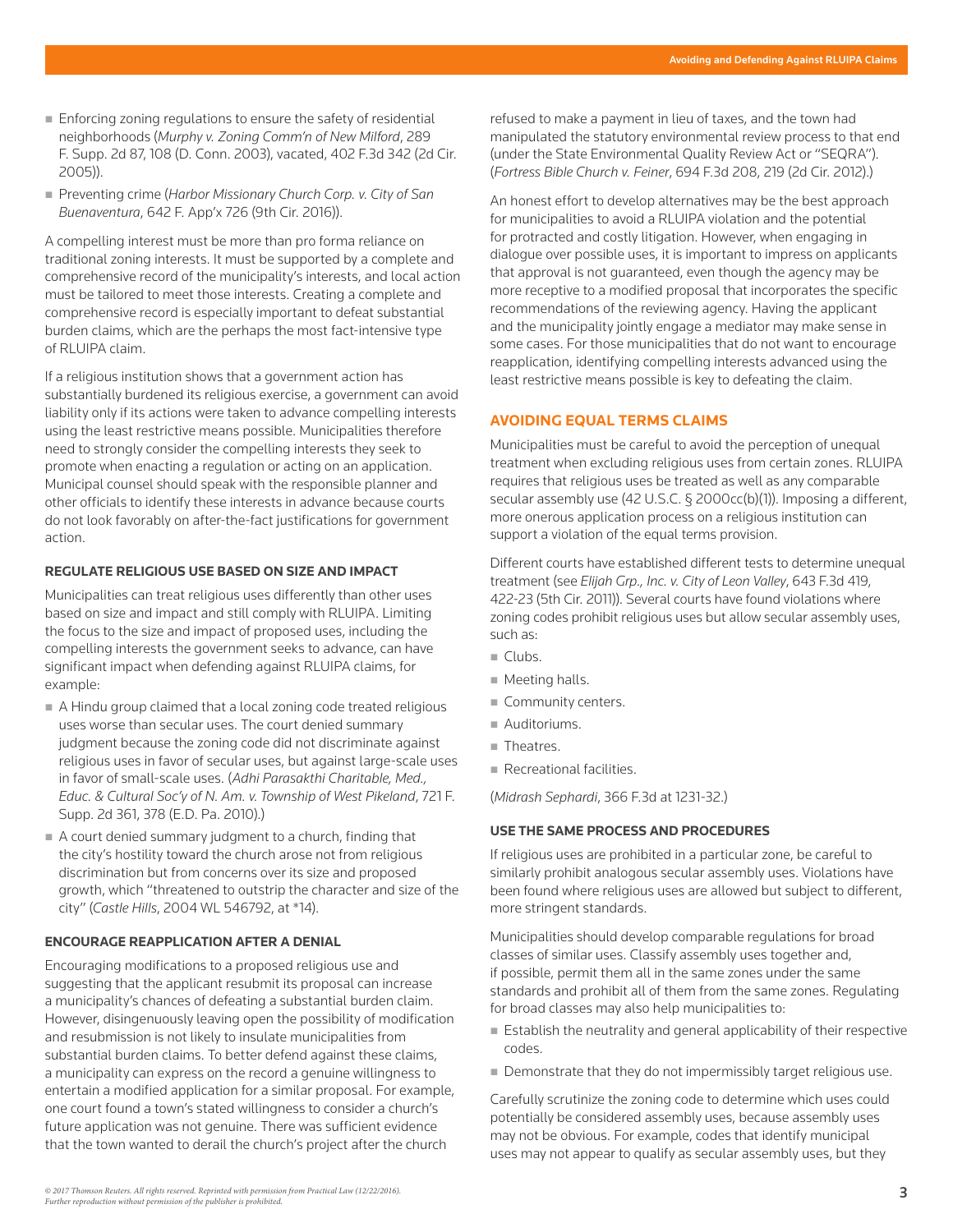can include public schools, libraries, and museums (see Cautionary Example of Unequal Treatment).

If it is unclear whether a particular use could be considered an assembly use, err on the side of caution, and regulate it in the same manner as the rest of the grouped assembly uses.

#### **Cautionary Example of Unequal Treatment**

Important lessons can be taken from the case, *Corp. of Catholic Archbishop of Seattle v. City of Seattle*, where a federal district court ruled that municipal uses were assembly uses (28 F. Supp. 3d 1163 (W.D. Wash. 2014)). The court found that the city violated RLUIPA's equal terms provision by requiring a Catholic high school to apply for a variance to put up 70-foot-high light poles for its athletic field in a residential single-family zone, while allowing public schools to do the same by special exception. The city argued that the differential treatment would promote the provision of public facilities by government agencies (*Catholic Archbishop of Seattle*, 28 F. Supp. 3d at 1168). Making it easier for these light poles to be placed at public athletic fields may encourage members of the public to use the public fields over private fields without the same lights.

The court rejected this argument because the city's justification for the unequal treatment did not relate to "accepted zoning criteria" (one type of equal terms tests). The court noted that objective zoning criteria contained in the city's land use code for a single-family zone included "light, tree coverage, density, structure height, traffic, parking, aesthetic considerations and occupancy" but did not include the municipality's justification. The city's justification, instead, appeared in external sources, such as the State of Washington's Growth Management Act (Wash. Rev. Code Ann. Ch. 36.70A). (*Catholic Archbishop of Seattle*, 28 F. Supp. 3d at 1169.) Therefore, municipalities should include any justifications for different treatment in their respective zoning codes.

#### **AVOIDING EQUAL TERMS CLAIMS: ARTICULATE JUSTIFICATIONS FOR USING DIFFERENT STANDARDS**

There may be justifiable reasons why a municipality does not want to regulate broadly, and reasons may be acceptable if they are carefully articulated. The municipality should be mindful of the court's decision in *Catholic Archbishop of Seattle*, which held that municipalities must articulate any justifications for unequal treatment in the applicable sections of the zoning code itself to avoid the claims of subjectivity (see Cautionary Example of Unequal Treatment).

Justifications that have defeated, or courts have held could potentially defeat, equal terms claims include:

- Creating parking space.
- Controlling traffic.
- Generating municipal revenue.
- Limiting a commercial zone to commercial use.

(See *River of Life Kingdom Ministries v. Village of Hazel Crest*, 611 F.3d 367, 373 (7th Cir. 2010).)

#### **CONSIDER THE IMPACTS OF ALL USES IN COMMERCIAL ZONES**

Municipalities should be cautious when creating a pure commercial district in name, and then allowing non-commercial secular

uses while rejecting religious uses. When identifying potential justifications for different treatment, carefully consider what other uses are allowed, and whether these uses could cause the same impacts the municipality seeks to alleviate by using different standards for religious uses. If allowed uses cause the same or similar impacts as religious uses excluded from the zone, the municipality may be subject to a colorable equal terms claim.

This problem arose in a reverse urban blight case in the US Court of Appeals for the Ninth Circuit, where a city sought to create an entertainment district (*Centro Familiar Cristiano Buenas Nuevas v. City of Yuma*, 651 F.3d 1163, 1165 (9th Cir. 2011)). The city required churches, but not other secular uses, to obtain a conditional use permit because a state statute prohibited the issuance of new liquor licenses to businesses operating within 300 feet of churches. The Ninth Circuit rejected the city's stated justification for the unequal treatment promoting the development of the entertainment district because "many of the uses permitted as of right would have the same practical effect as a church of blighting a potential block of bars and nightclubs" (*City of Yuma*, 651 F.3d at 1174-75).

#### **PUBLIC STATEMENTS AS EVIDENCE OF DISCRIMINATION**

Discriminatory comments made by government officials or consultants reviewing a religious group's land use proposal, especially when made in the public record, can be particularly damaging to municipalities defending against these claims. Even if a comment was made in jest, it is important to remember that words may appear very different on paper than they sound when spoken.

Plaintiffs' lawyers can and do construe any relevant comment as an example of overt discrimination. One court found a town's "open hostility" to religious use, in support of finding a violation of RLUIPA's substantial burden provision, was evinced in part by:

- Agency members' comments that they opposed the application because it was "another church."
- The agency's instruction to the town planner to "stop" and "kill" the project.

#### (*Fortress Bible*, 694 F.3d at 214, 219-20.)

Some courts consider whether an agency's decision was arbitrary and capricious when evaluating RLUIPA claims (*Westchester Day Sch.*, 504 F.3d at 351). Discriminatory comments made by public officials could support a finding that an agency's decision was arbitrary and capricious.

Even comments from municipal lawyers that are not carefully considered are subject to being misconstrued. For example, for a local historic district commission, apparently wanting to emphasize that the religious use should be treated like any secular use, said that the Jewish Orthodox group's plans should be "reviewed as if it were a strip joint." The point the attorney was attempting to make could have succeeded by using the example of a private club, such as ones operated by the Veterans of Foreign Wars or the American Legion, instead of a strip club. The comment followed both the attorney and client throughout the case. (Third Amended Complaint ¶ 57, *Chabad Lubavitch v. Borough of Litchfield*, No. 3:09 CV 1419 (JCH) (D. Conn. Apr. 26, 2010).)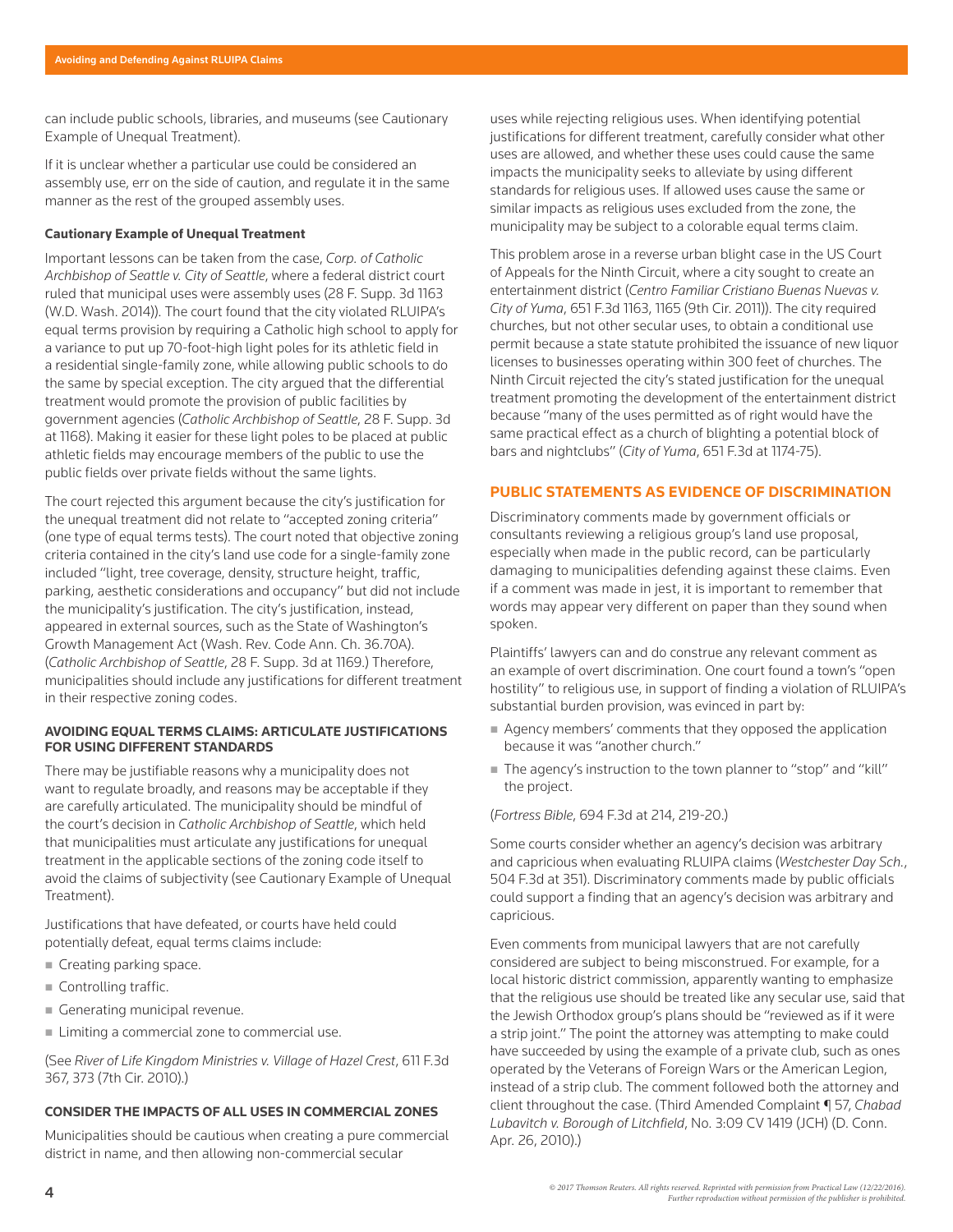#### **CURE DAMAGE FROM AGENCY MEMBER STATEMENTS**

There are steps that can be taken to cure the damage caused by comments that are alleged to be evidence of discrimination. Agency members should immediately and publicly renounce on the record any comments that could be construed as discriminatory and should be clear that the applicant's religious beliefs play no part in their review of the application.

If a discriminatory comment is made, the agency's chair should consider requesting that the offending member recuse herself from further review of the application, noting on the record that the reason for recusal is due to the discriminatory comments of the agency member and again affirm that religion plays no part in its review.

Even if the meaning of a statement is unclear but could be construed in an unfavorable light, the record should be clarified. It may also be helpful to ask how the applicant would like to proceed. If the applicant makes a suggestion and the agency acts on the suggestion, such as an official resolution condemning the statement, the applicant may have waived any opportunity to challenge the comments. While it is difficult to predict whether this would be enough to cleanse the record, as each case is highly fact-specific, it would demonstrate good faith efforts on the part of the municipality.

#### **AVOID AN ATMOSPHERE OF HOSTILITY AT PUBLIC HEARINGS**

Just as public officials need to watch what they say to avoid having their comments construed as discriminatory, they also need to be cognizant of discriminatory comments made by members of the public or risk agency members being found complicit in or, more consequentially, persuaded by, these comments. This is what happened in *City of Cleburne v. Cleburne Living Center*, where the city denied a special permit for a group home for persons with developmental disabilities due to residents' prejudices against those individuals (473 U.S. 432 (1985)). The city's deference to the negative attitudes and unsupported fears of these opponents supported a finding of discrimination under the Equal Protection Clause. Although not a religious land use case, the same principle applies. As the court in *Cleburne* noted, "[p]rivate biases may be outside the reach of the law, but the law cannot, directly or indirectly, give them effect." (*Cleburne Living Ctr.*, 473 U.S. at 448.)

There are several ways that public officials can prevent the public from making discriminatory comments, including:

- Preparing a statement to be read at the opening of the public hearing to let the public know that the religious applicant may submit evidence about its religion, particularly regarding what its beliefs require and the space needed to accommodate its exercise of religion.
- $\blacksquare$  Informing members of the public that they should not challenge the applicant's religious beliefs, even if they disagree about whether the proposed use is religious, and asking them to limit their comments to zoning issues, not religion.
- If discriminatory comments are made, immediately:
- instructing the speaker to limit her comments to zoning issues;
- renouncing these comments; and
- stating again on the record that religion plays no part in their review.

#### **DENOUNCE DISCRIMINATORY PUBLIC STATEMENTS**

Different problems arise when members of the public make incendiary and discriminatory comments outside of the hearing itself. Although these comments are not part of the record, local officials who are aware of them should denounce them in a public forum to help avoid an atmosphere of hostility. For example, in response to a proposal by a Muslim group to construct a 27,000-square-foot mosque and multipurpose hall on a 1.5-acre parcel of land located in a residential neighborhood, members of the public voiced their opposition on blogs and in the comments sections of local online media, such as:

- "Mosques are weapons bunkers, terrorist training centers, and places of incitement."
- "Yay, just what the USA needs, another house where they teach to kill those that disagree with their ideology."
- "Why don't the locals just defile the ground with pork products."

(Second Amended Complaint at 57, *Al Madany Islamic Ctr. of Norwalk, Inc. v. City of Norwalk*, No. 3:12-cv-00949-MPS (D. Conn. May 6, 2013.) While these public comments outside a hearing are not directly relevant to governmental liability, they can taint the public debate and color an eventual denial of use.

One federal court has recently ruled that public comments is one factor to be considered under a RLUIPA nondiscrimination provision claim (*Chabad Lubavitch*, 768 F.3d at 195). The nondiscrimination provision states, "No government shall impose or implement a land use regulation that discriminates against any assembly or institution on the basis of religion or religious denomination" (42 U.S.C. § 2000cc(b)(2)). Although few courts have interpreted or applied this provision, the court in *Chabad Lubavitch* found that the provision looked to many of the same factors under the Equal Protection Clause, including statements made by community members. Plaintiffs can also support nondiscrimination claims by pointing to other religious groups that have been treated more favorably. However, religious animus (express or implied) is required to prove any nondiscrimination claim.

# **CORRECTING IMPERMISSIBLE REGULATION UNDER RLUIPA'S SAFE HARBOR PROVISION**

The availability of land for religious uses alone may not be enough to defeat an unreasonable limits or substantial burden claim. The US Department of Justice (DOJ), which investigates allegations of discrimination across the country and sometimes sues to enforce RLUIPA, cautions that courts have found violations of the unreasonable limits provision "where regulations effectively left few sites for construction of houses of worship, such as through excessive frontage or spacing requirements, or have imposed steep and questionable expenses on applications" (DOJ, Civil Rights Division: Statement of the Department of Justice on the Land-Use Provisions of the Religious Land Use and Institutionalized Persons Act (RLUIPA), at Question 15 (Dec. 15, 2010)).

There may be no opportunity to make more land available for religious use. In these situations, municipalities may want to incorporate specific mechanisms into their zoning codes that allow exceptions for religious uses having difficulty finding land.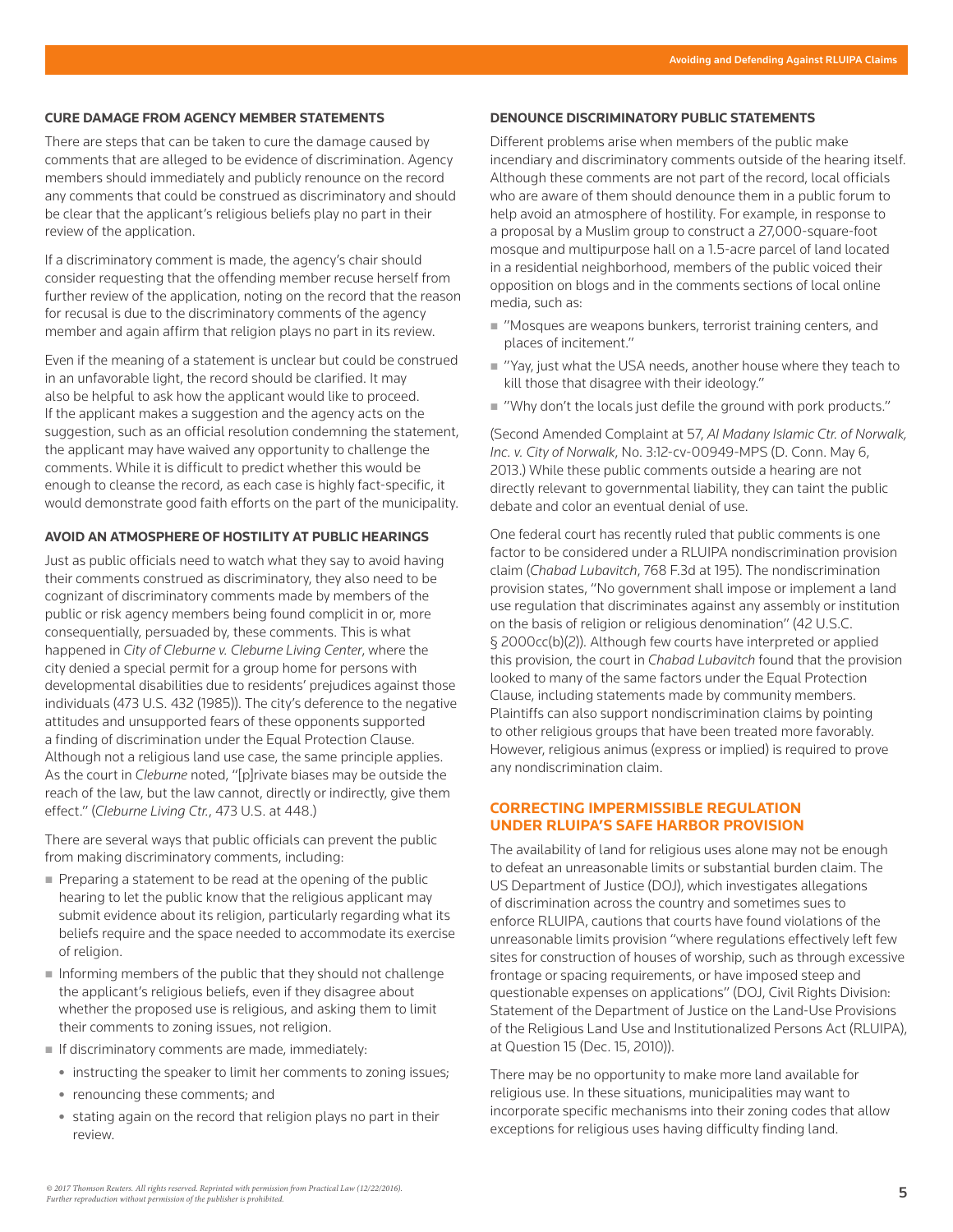RLUIPA contains a safe harbor provision that authorizes municipalities to exempt religious land uses from certain policies or practices that might otherwise violate the statute (42 U.S.C. § 2000cc-3(e)). Although this provision does not detail what municipalities must do to avoid liability, it gives them broad authority to act. Municipalities should add this provision verbatim to local codes.

The safe harbor provision may be used to address several issues. Where a religious group claims that a zoning denial, coupled with the realities of the real estate market, have imposed a substantial burden on religious exercise, the safe harbor provision appears to allow municipalities to reconsider the denial (see *Riverside Church v. City of St. Michael*, 2016 WL 4545310 (D. Minn. Aug. 31, 2016)). A municipality could use the provision to reverse the denial and approve it subject to reasonable conditions. In this regard, municipalities should work with religious applicants to determine which conditions would be acceptable for all involved. If this is impossible, be sure that all conditions of approval are reasonable in scope and further compelling interests (public health and safety) in the least restrictive means possible.

If a RLUIPA suit is filed after a denial, or even an approval with conditions, the municipality may consider using the provision to reopen the hearing, inform the applicant of an acceptable development design, or review the application again if the former hearing was full of religious animus. The provision has been used with some success relating to possible facial violations of RLUIPA's equal terms provision. In these situations, municipalities have amended zoning codes to ensure that religious uses are treated the same as secular uses.

#### **PREVENTING CLAIMS BY EDUCATING AND COUNSELING GOVERNMENT OFFICIALS**

RLUIPA is not easy to understand, and even courts interpret the statute differently. Proper training of local officials before they begin to review a religious use application is essential to avoiding and defending against RLUIPA claims. Educating local officials during the review process itself is not ideal because it may lead officials to focus too much on the statute instead of the proposed use.

One factor courts consider is whether a land use agency's decision was arbitrary and capricious or supported by substantial evidence in the record. This is particularly relevant to substantial burden claims. A finding that a decision was arbitrary and capricious weighs in favor of finding a RLUIPA violation. One court found a violation of the substantial burden provision in part because of the arbitrariness of the municipality's decision-making process, noting that:

- The planning board members "lacked legal training and possessed little to no knowledge of RLUIPA."
- $\blacksquare$  There was "no attempt by the City to educate the [planning board] regarding RLUIPA."
- "To the extent members of the RBPB were even aware of RLUIPA's existence, the evidence indicates that their understanding of the law was flawed."

(*Grace Church of N. Cty. v. City of San Diego*, 555 F. Supp. 2d 1126, 1137 (S.D. Cal. 2008).)

Educating local officials about RLUIPA compliance before application review can be part of a compliance effort that avoids RLUIPA violations. Even if this training is not necessary or feasible, municipal counsel should offer refresher training tailored to the issue relevant to the specific proposal either:

- When a municipality learns that it will be receiving an application for a proposed religious land use.
- After it receives the application but before it opens the related public hearing.

If municipal counsel is involved in the review of the application to assist the agency members, it may be most effective for training to come from an outside source. Outside training can also help maintain the confidentiality of the attorney-client relationship. Non-privileged actions and statements from municipal counsel, likely the municipality's agent, will be part of the record if a RLUIPA claim is ever litigated. However, there are preventative measures that municipal counsel can offer, such as:

- Providing annual courses to update members on new developments in the law.
- Updating zoning handbooks.
- For municipalities without handbooks, making copies of the DOJ's RLUIPA reports, which are freely available to decision makers (for the most recent report, see DOJ: Update on the Justice Department's Enforcement of the Religious Land Use and Institutionalized Persons Act: 2010-2016).
- Administering mandatory trainings and pop quizzes for municipal officials based on their review of the handbook or other materials.

#### **MOCK APPLICATION EXERCISES**

Municipalities can create an exercise to find the weak spots in their regulations by enlisting public officials to take on roles as potential applicants and make hypothetical applications. Script the applications and build in as many teaching points as possible. Assign roles to some participants but not others. The municipality might develop a scenario regarding an application for a house of worship with a private, religious school in a residential neighborhood. Add more complexities to the example, such as:

- The religious group seeking the mixed use uses hallucinogenic tea as part of its faith.
- Part of the school is used for only religious classes and the other part for only secular classes.
- Within the past few years, the agency has approved both secular and religious high schools in the same zone of varying sizes.
- Agency members:
	- have a conflict of interest; or
	- have made questionable comments.
- There are angry neighbors.

After the exercise is complete, bring in the experts, identify the issues, and critique the agency's decision and its handling of the public hearing.

#### **REAL-TIME ADVICE**

City or special counsel should be present at all meetings or hearings where religious land use proposals are considered. Some of the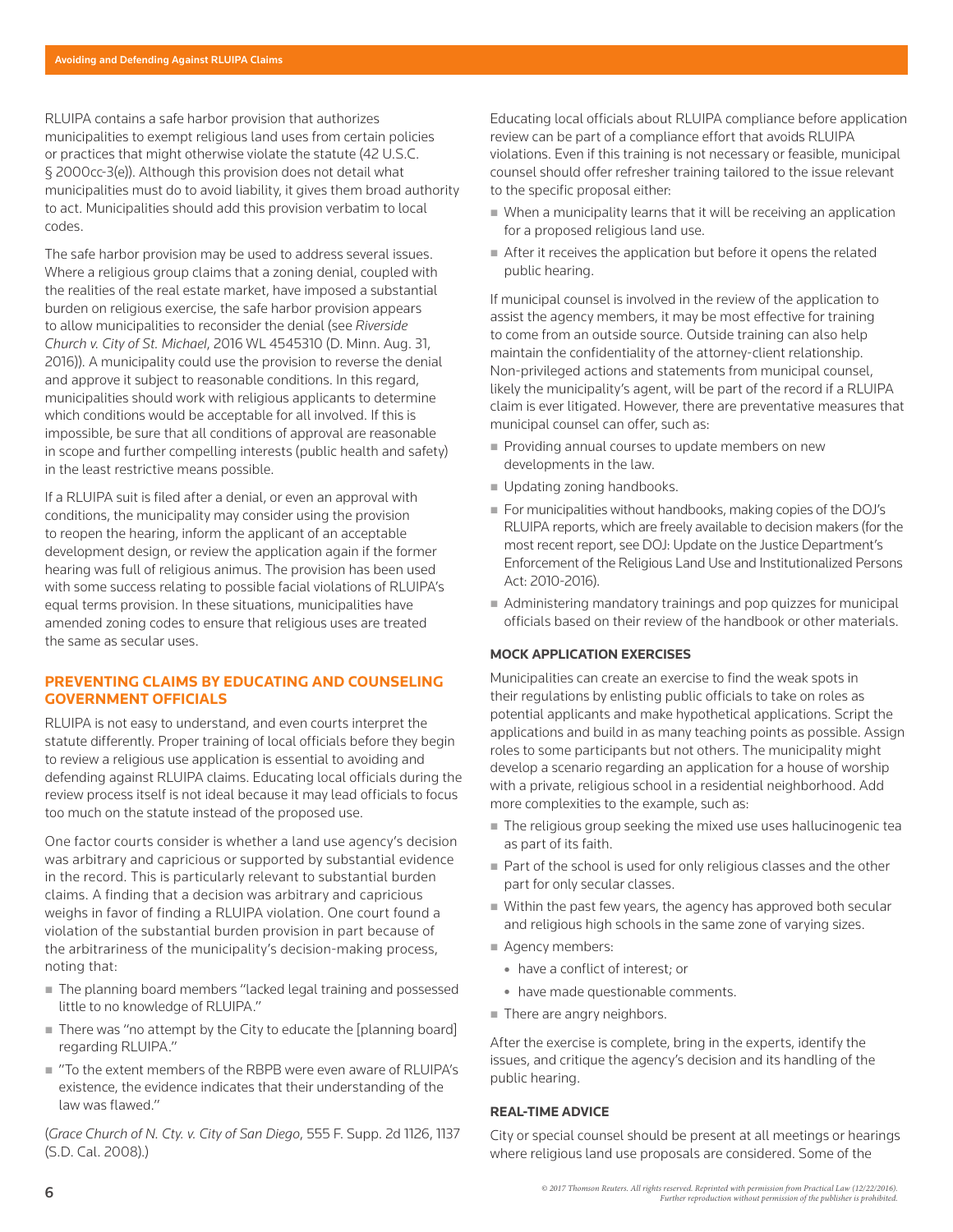factors under RLUIPA may conflict with certain aspects of the normal discretionary review process. For example, while financial hardship generally cannot form the basis for variance relief, a religious applicant's financial situation is relevant to substantial burden claims (see *Westchester Day Sch.*, 504 F.3d at 352-53). Consideration of the applicant's ability to find ready alternatives may not be relevant to most other types of applications but are relevant to religious and other uses that have First Amendment protection, such as adult entertainment. The municipality should consider whether:

- There are other sites where the religious group could locate without unreasonable delay or uncertainty.
- The group has explored other alternative sites.

If an agency member makes a comment that is clearly inconsistent with RLUIPA, for example, that the agency cannot consider the availability of alternative sites when deciding a special permit application, it may be necessary for counsel to step in and provide real-time advice to avoid a decision that may later be found to have been arbitrary and capricious.

# **IS THE PROPOSED USE RELIGIOUS EXERCISE?**

# **RELIGIOUS EXERCISE**

RLUIPA defines "religious exercise" as "any exercise of religion, whether or not compelled by, or central to, a system of religious belief" (42 U.S.C. § 2000cc-5(7)(A)). The statute applies to "[t]he use, building, or conversion of real property for the purpose of religious exercise" (42 U.S.C. § 2000cc-5(7)(B)).

The statute's reach is broad. RLUIPA applies to just about any type of use alleged by an applicant as a form of religious exercise, even if nontraditional, as long as the beliefs are sincerely held. Courts are not in the business of deciding what is and what is not religious exercise. (*United States v. Ballard*, 322 U.S. 78, 86-87 (1944).)

While municipalities are free to challenge the sincerity of religious beliefs, they should not opine on what they view and do not view as religious exercise. Challenging whether an applicant's proposed use is a form of religious exercise could also raise a red flag of discrimination.

One court recently considered when mixed use is religious exercise. The court applied the segmented approach, under which, for each room or facility in a multi-use building, the court:

- Applied the substantial burden analysis to those rooms that were used for both secular and religious purposes.
- Did not apply the substantial burden analysis to rooms or facilities used only for a secular purpose.

(*Chabad Lubavitch v. Borough of Litchfield*, 2016 WL 370696, at \*6-7 (D. Conn. Jan. 27, 2016).)

#### **CORPORATE RLUIPA CLAIMS AFTER HOBBY LOBBY**

In the wake of the Supreme Court's decision in *Burwell v. Hobby Lobby Stores, Inc.*, it is unclear whether privately held corporations can now bring RLUIPA claims (134 S. Ct. 2751 (2014)). In *Hobby Lobby*, the Court found that corporations were "persons" and could sue under RLUIPA's predecessor, the Religious Freedom Restoration Act (RFRA) (42 U.S.C. §§ 2000bb to 2000bb-4). While this decision has had its critics, including Justice Ginsburg in her dissent, and

the case law ruling on claims from corporations is not yet mature, municipalities should cautiously analyze corporate claims and suits under RLUIPA and RFRA. Out of an abundance of caution, municipalities should proceed as though the statute does apply.

# **ADDITIONAL PROCEDURES AND PREPARING FOR A RIPENESS DEFENSE**

RLUIPA claims must be ripe to be adjudicated by a court. The Supreme Court set out the most common test to determine ripeness in *Williamson County Regional Planning Commission v. Hamilton Bank*, which requires that an applicant obtain a final, definitive position about how it can use its property, including exhaustion of the variance process (473 U.S. 172 (1985)). Under this test, courts have dismissed RLUIPA suits for lack of ripeness where the religious entity or individual did not seek variance relief.

# **RELAXED RIPENESS**

Another test to determine ripeness, which must be considered before the *Williamson County* test, is the relaxed ripeness test. Under the relaxed test, a court adjudicates RLUIPA claims, even if the religious entity or individual did not seek a variance, if both:

- The religious entity suffered immediate injury from the government's actions.
- Additional administrative remedies would not further define the alleged injuries.

(*Dougherty v. N. Hempstead Bd. of Zoning Appeals*, 282 F.3d 83, 90 (2d Cir. 2002).)

For example, one court concluded that a property owner's failure to appeal a cease and desist order to a local zoning board of appeals left the owner's asserted immediate injuries ill-defined (*Murphy v. New Milford Zoning Comm'n*, 402 F.3d 342, 352 (2d Cir. 2005)).

When weighing additional procedures and to preserve the ripeness defense, municipalities should therefore consider establishing either:

- An administrative procedure to allow an aggrieved religious land use applicant to appeal an adverse zoning decision to the zoning board of appeals or another agency.
- $\blacksquare$  A formal process of reconsideration for land use decisions, especially one that is required before a further administrative appeal.

Generally applied, additional procedures could place municipalities in a position to:

- Show that an alleged immediate injury is ill-defined absent an appeal of an adverse decision.
- Prompt an adjudicating court to dismiss a lawsuit, especially where the religious group did not seek a variance or other relief.

A religious group may sue after both an initial denial of its desired use and after the reconsideration or appeal, raising the possibility of two lawsuits. However, having an additional round of review has some advantages for municipalities. Municipalities using these types of additional procedures can:

■ See the claims in the first challenge, allowing them to know what they may be up against in later lawsuits.